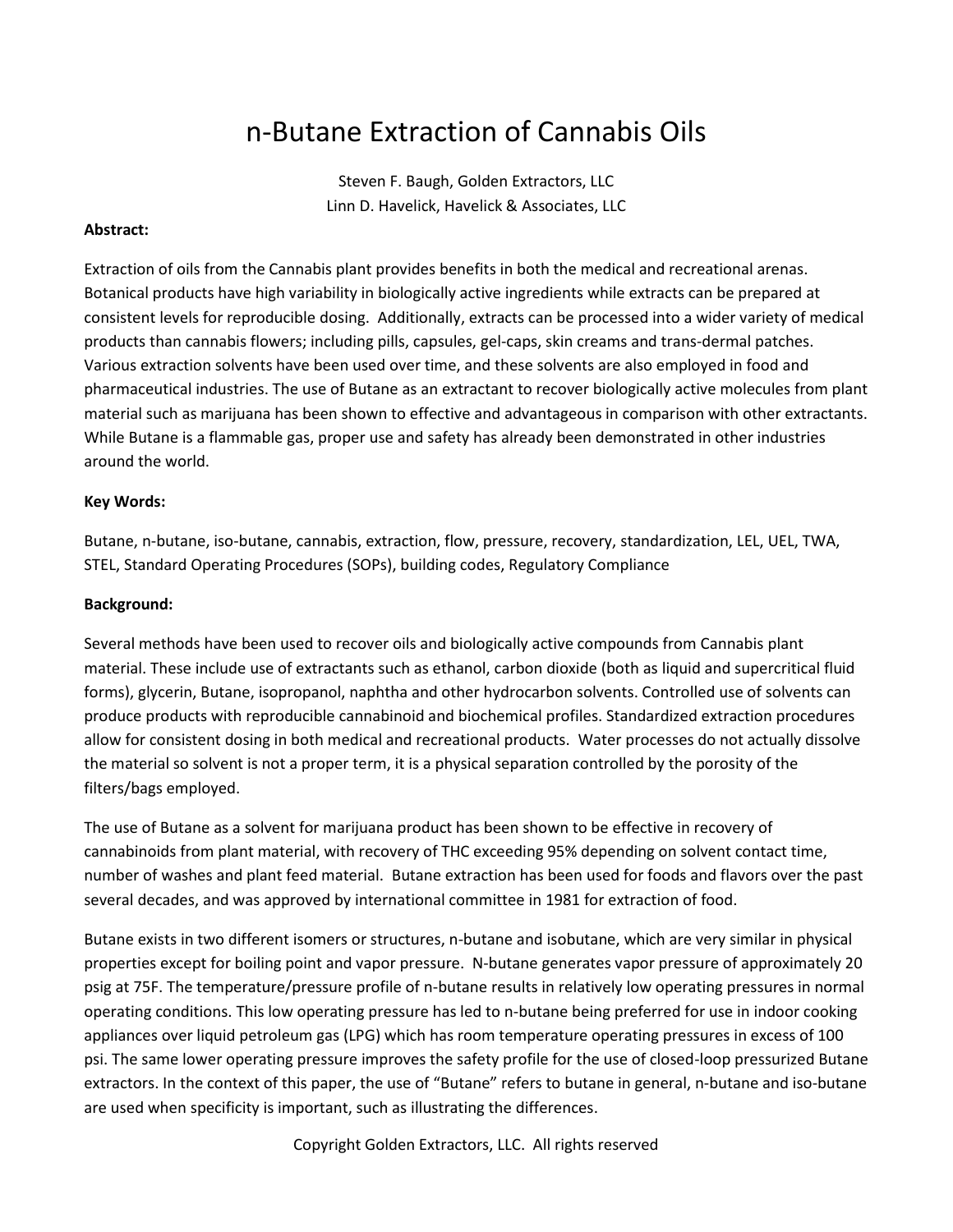While this paper discusses many of the important points regarding butane extraction, it is not intended to be a legal guide to building codes, electrical codes, fire codes or regulatory compliance. The State of Colorado has enacted rules and regulations founded on internationally recognized building fire and electrical codes, including construction and use permitting, and requiring review and approvals by recognized engineering and safety professionals. This paper is based upon those recommendations and requirements. Your local building, electrical and fire codes may vary.

# **Extract Properties and Use**

Cannabis sativa is a plant with a long history of medical and recreational use, with well documented medical extracts and tinctures, making it one of the best examples of a traditional botanical drug or even dietary supplement by legal definition. Extracts of cannabis, both recent and historical, have concentrated the cannabinoids, the class of compounds named for the plant in which they were discovered. There are multiple, different cannabinoid receptors in the body. These receptors interact with different cannabinoids that result in intoxication and/or medical effects.

One of the cornerstones of modern medical practice is consistent dosing. Dosage of medically-necessary compounds are typically adjusted for age, weight and overall medical status. Consistent levels of medication are necessary to treat a patient and maintain therapeutic control. Plant material in general, and cannabis plants in particular, have the disadvantage of having biologically active compound content vary significantly by subspecies, growing season, growing media (soil, inert substrates, hydroponics), grow temperature and humidity and a host of other variables that engineered grows are only now discovering.

Natural medicinal products that prove useful are quickly standardized, typically by extraction. Standardization is commonly parallel to bioactivity guided fractionation, where a standardized product that shows medical activity is dissected, broken down into smaller and smaller fractions until the medical activity can be attributed to a compound, or class of compounds. Then these compounds and strategic analogs are synthesized, further controlling the purity of the drug. Cannabis has followed this path as well, with single cannabinoid drugs like THC and CBD investigated around the world.

Beyond product standardization and reproducible dosing there is avoidance to smoking. Smoking may be necessary for patients with nausea who cannot tolerate swallowing a pill, but there are other alternatives. Trans-dermal delivery, edibles and vaporization avoid many of the hazards associated with smoking cannabis, and extracts are preferred in these delivery systems.

# **Butane: Physical Properties**

Butane is a small hydrocarbon molecule  $(C_4H_{10})$ , present as a clear, colorless and mostly odorless gas at room temperature. There are different isomers of butane, including normal butane (n-butane) and iso-butane, and they have slightly different physical properties. N-Butane is commonly used as a propellant in aerosol products such as deodorant, hair spray and pressurized lubricants. N-Butane is also a refrigerant, R600, seeing increasing use in domestic refrigeration with the demise of chlorofluorocarbons. N-Butane generates vapor pressure of approximately 20 psig at 75°F. Iso-butane has a vapor pressure nearly twice that of n-butane, so it is important to confirm which butane is being used, especially with extractors incorporating glass components.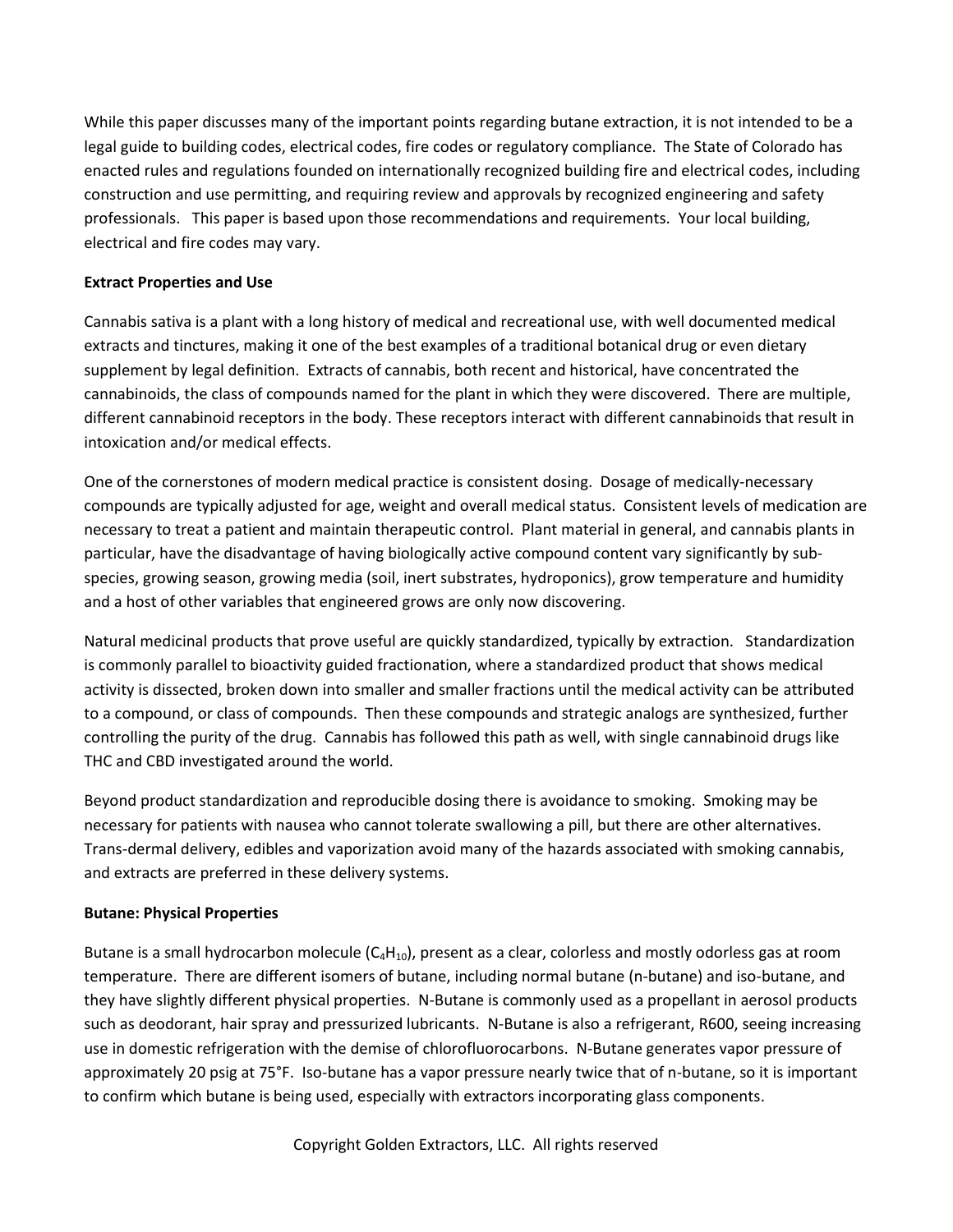

*Table 1: Butane Isomers and Structures (from Wikipedia)*

Butane is also a significant component of LPG or CNG. In the case of LPG or CNG Propane makes up a majority of the weight and contributes to a vapor pressure of greater than 100 psig at room temperature. Because the rate of a gas leak is driven by the pressure of the liquid/gas, Butane is the fuel of choice for indoor cooking appliances (20 psig) versus LPG (>100 psig) which is commonly used outside and prohibited from indoor use.

# **Hazardous Materials Management**

The flammable and potentially explosive nature of Butane presents occupational and property hazards. The successful management of these hazards is possible with the use of designed, engineered closed-loop systems that prevent the release of Butane into open air.

In the underground, illegal markets for marijuana butane extraction of oils was usually performed by open "blasting". Blasting involved the emptying of a canister of butane through a marijuana-packed tube with an open collection bowl that collected the butane/oil mixture as it drained out of the tube. The butane was separated from the extracted oil by evaporation into the open air around the extractor. This typically resulted in the person performing the extraction sitting in a cloud of butane vapor well within the lower explosive level (LEL) and upper explosive level (UEL)<sup>i</sup>. In recent years, the use of blasting techniques by users and illegal processors has resulted in numerous fires, burns and deaths due to unexpected ignition of these butane vapor clouds.

The use of well designed butane closed-loop systems in the commercial marketplace, and in facilities appropriate for these systems, is expected to expand. When these systems are used in conjunction with facilities designed to meet building, fire and safety codes, and with appropriate ventilation, engineering controls and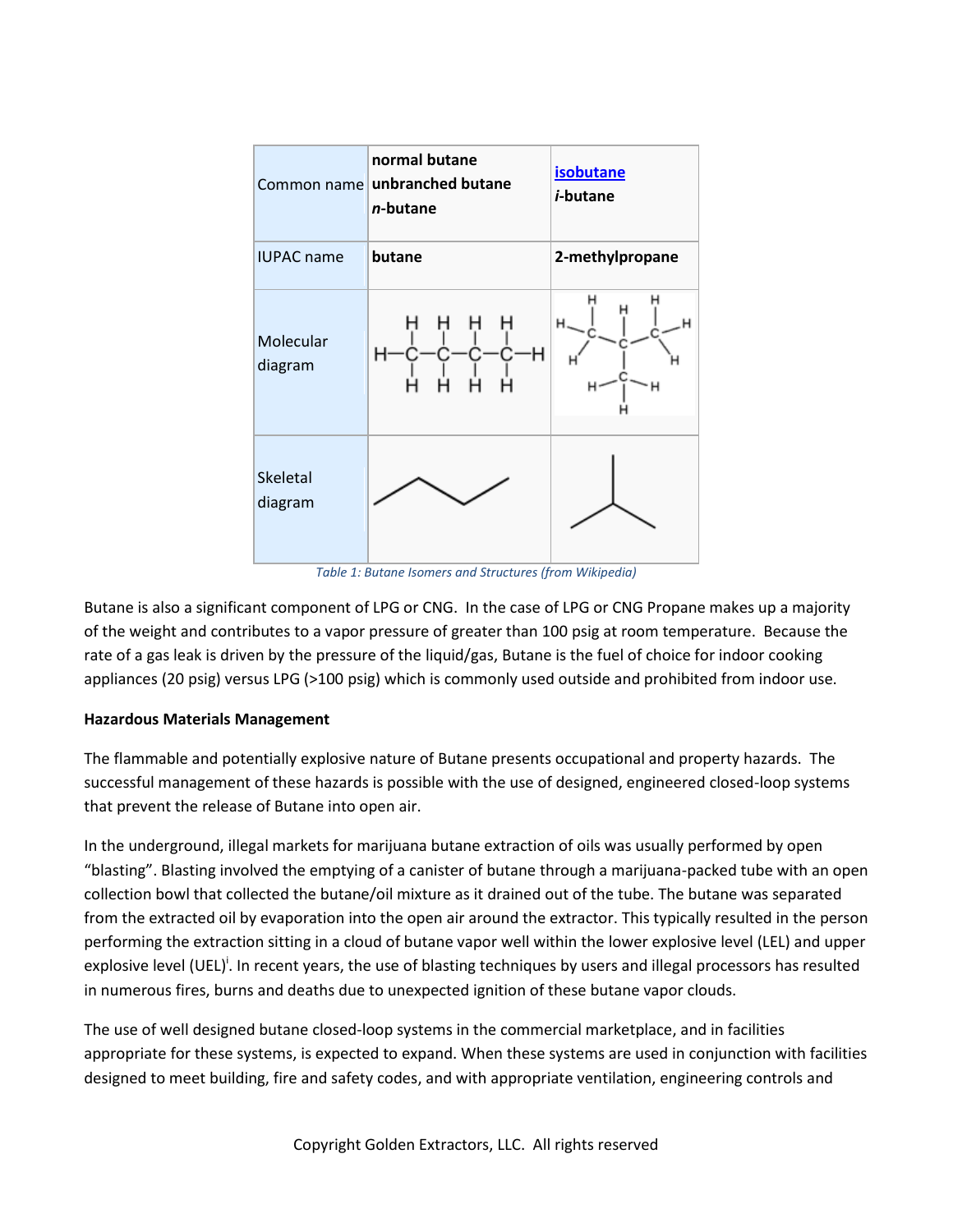work process safeguards, the rate and number of fires, explosions and injuries will decline. This decline will likely closely track the legalization and commercialization of the marijuana industry.

Modern electrical and building codes already exist to cover compressed flammable gases in homes and the work place. In the context of the use of designed Butane closed-loop systems, the management of these hazards become an occupational health and safety management responsibility. Appropriate limits, procedures and engineering controls can improve the safe use of these extraction systems.

The International Fire Code (IFC) states that a Maximum Allowable Quantity of a liquefied flammable gas (such as Butane) per Fire Control Area is 30 gallons on the first floor/grade of a building. These quantities may increase if the area is protected by a fire sprinkler system and/or the storage is in an approved gas cabinet or exhausted enclosure. The quantities may decrease if the use is below grade in basements or in upper floors of a building. The IFC Maximum Allowable Quantity (MAQ) is established for buildings constructed to standard industrial ratings. If the MAQ is to be exceeded, the building or space must be constructed to an "H" or High Hazard Group Specification.

A well-designed closed-loop Butane extraction system is capable of processing as much as 15 pounds per day of dried marijuana plant matter per eight-hour shift while keeping the total amount of Butane below the IFC 30 gallon MAQ. Thus, with proper precautions, a relatively large industrial production facility can operate a Butane extraction system without the additional expense of a high-hazard building construction.

Those proper precautions include but are not limited to the following:

- limitations on the amount of Butane in use and storage in an area
- appropriate ventilation to prevent gas concentrations above lower explosive limits
- workspace and equipment design to avoid inadvertent ignition points
- equipment materials of construction
- flammable gas monitoring systems with automatic shutdown of Butane tanks
- standard operating procedures and daily leak checks
- proper personal protective equipment
- training of personnel
- area signage.

In addition to flammability and explosion hazards, Butane can act as an asphyxiant and rapidly evaporating liquid can cause frostbite or burns. If flammability hazards are well controlled to prevent Butane air concentrations from approaching its Lower Explosive Limit (LEL), asphyxiation is not a hazard. Avoiding open evaporation of Butane (such as in open blasting extraction) can also minimize the potential for burns or frostbite.

Butane residue in extracts manufactured using a well-designed closed-loop extraction system and with proper post-extraction processing is typically very low. The use of vacuum systems to remove trace residues of Butane solvent from the product is very effective. Laboratory verification of the remaining Butane levels in products is recommended and required by State of Colorado regulations.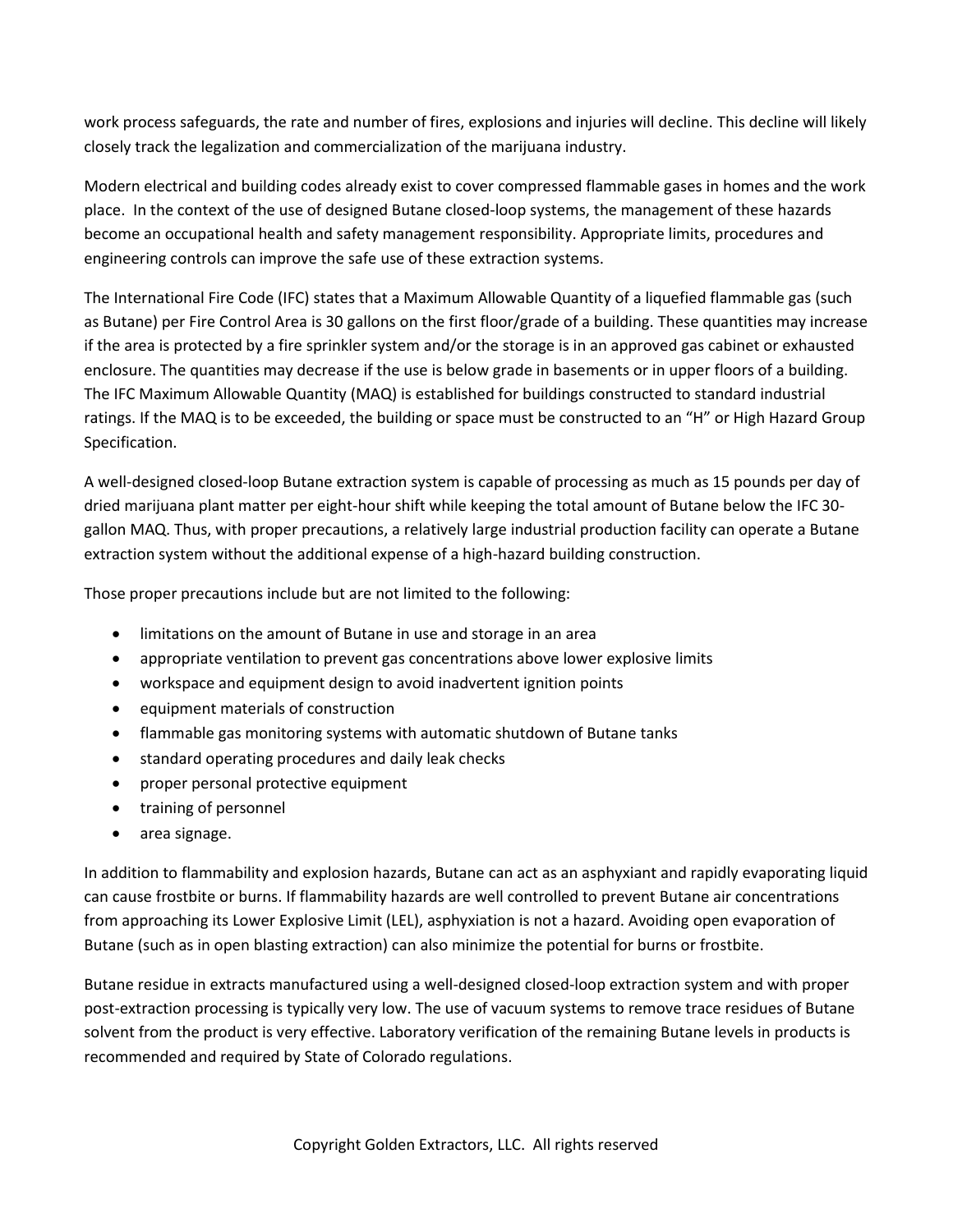# **Why Butane Extractors?**

Alcohol and glycerine extractions are often used to produce tinctures and skin products that can be consumed orally or applied directly by the consumer. Alcohol can be removed from the extract, however this requires additional equipment and time to recover the alcohol and meet various laws and liquor codes. Butane and carbon dioxide are both gases at room temperature and can be removed from the extract with minimal effort.

Carbon dioxide supercritical fluid extractors are also popular for extraction of cannabis. It appears that supercritical fluid extracts are more selective, and yield a less viscous extract without some of the waxes and oils necessary to create some consumer products. These extracts appear to be well suited for blending in beverages, edibles and packaging in disposable vaporizer refill cartridges. Also carbon dioxide presents additional hazards beyond simple asphyxiation due to the physiology of carbon dioxide and high pressures that can displace the air in a room very quickly. Carbon dioxide has an occupational exposure limit of 5,000 ppm (one-half percent in air over an eight hour shift). A concentration of 30,000 ppm (three percent) is considered immediately dangerous to life and health.

Butane extracts contain oils, waxes and other plant compounds in addition to cannabinoids. Discussions have surfaced regarding "winterizing" Butane extracts to remove the waxes, presumably to mimic supercritical extracts and not plug vaporizers in the cold. Other blogs discuss the use of waxes to be added to supercritical extracts and other processing to yield a final product that can be handled like Butane extracts. While these endeavors can be appealing, especially given equipment costs, it is much like putting a square peg through a round hole. Butane extracts and supercritical fluid extracts are different, and both should be considered if necessary versus investing in the technology and time to make them similar.

The most commonly used technique for butane extraction in black markets and consumer processing is known as "Open Blasting." In this procedure, an open pipe or tube is packed with marijuana and a can of butane (usually obtained from a camping goods store) is blasted through the tube. The butane liquid leaches out the THC and oils and is drained into an open pan. The butane is allowed to evaporate into the open air leaving an oily reside behind in the pan. The unfortunate operator is left in a cloud of highly explosive butane-air mixture.

While "Open Blasting" was the standard practice for butane extractions (often in legalized industrial settings), the open discharge of butane under uncontrolled conditions with untrained personnel has been a major source of risk, injury and property damage. A whole industry segment was developed around clandestine butane extracts, including open blasting systems sold directly to consumers. The professional closed loop extractors on the market today are attempts to provide a safe working environment for production of these products with high customer demand without forcing these dangerous activities back underground where they cannot be regulated or managed.

# **Closed Loop Butane Extractors:**

A closed loop Butane extractor is much like a refrigerator or air conditioner that also happens to extract plant material. There is a low pressure side (cold), and a high pressure side or compression side (hot). This is also the design of a heat pump, with one side taking heat from the environment and providing cooling by evaporation, while the other provides heat through compression. In the case of the closed loop extractor, heat is supplied to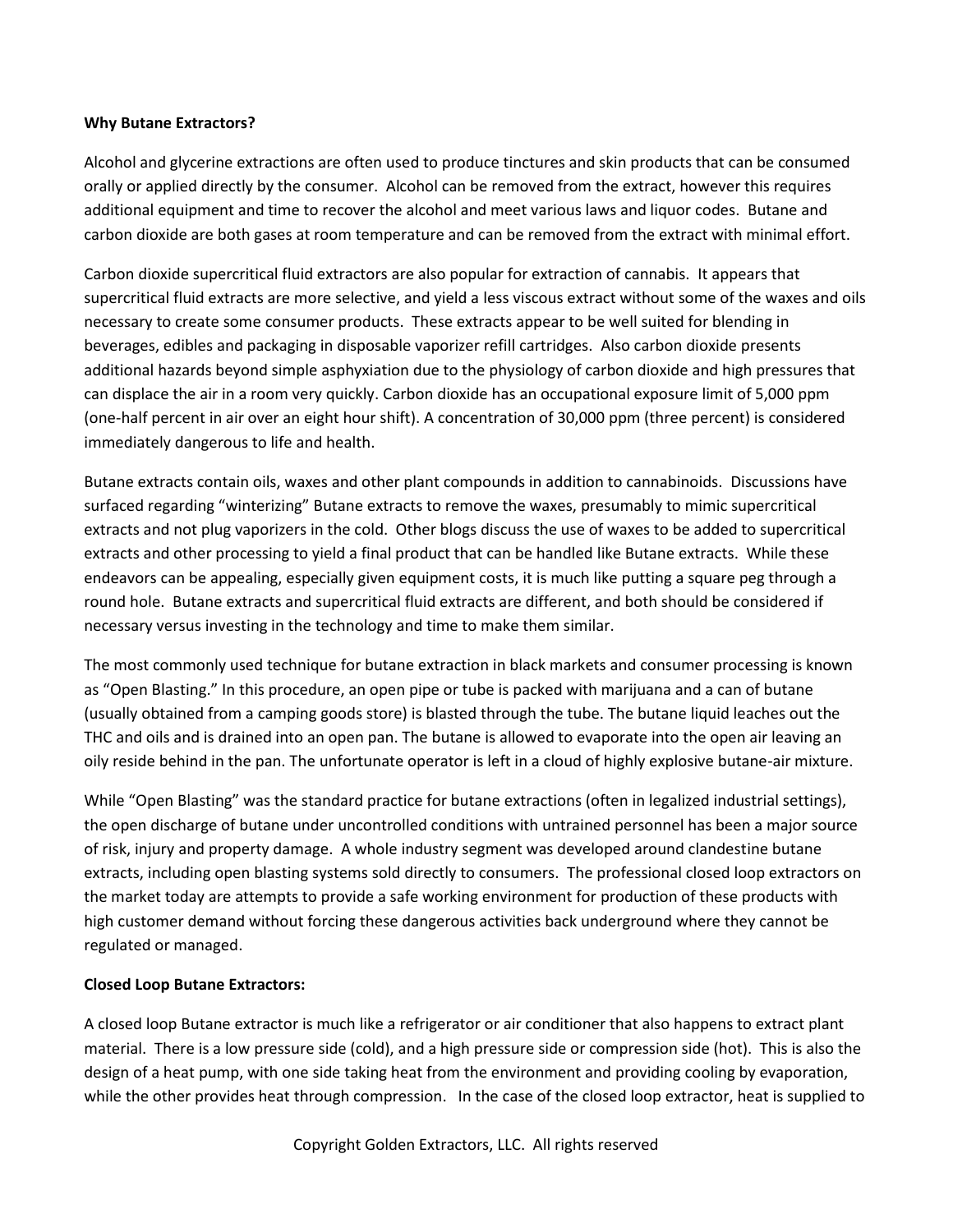maintain the recovery (evaporation) of Butane rather than allowing the effects of evaporative cooling to slow the recovery process.

Figure 1 is a flow chart of the butane going through a common closed-loop extractor design. The plant material is dried, loaded into an extraction vessel, and liquid Butane is passed through the plant matter. The liquid extract is then collected and the Butane is recovered through the vapor phase, allowing collection of the extract residue from the container. A pump is often used to recover the Butane, creating a vacuum on the inlet side to pull the butane vapors in, and compressing the vapor into liquid and into the recovery tank on the outlet side.





When only Butane is recovered the pressure in the recovery tank will be slightly above the vapor pressure of the Butane at the temperature of the tank (high pressure side). Additional Butane vapor that is forced into the recovery tank is compressed into a liquid in the process, keeping the pressure of the tank at the vapor pressure of the Butane. During the extraction air is introduced into the system, primarily through the empty spaces in the dry plant material loaded in the extractor and any leaks under vacuum. This air does not compress into liquid at 20 psig and contributes to increasing pressure in the recovery or process tank.

Excess air pressure can be easily removed from the recovery tank. N-Butane boils at 32°F, so ice water will cool Butane down to the point where it doesn't boil and contribute significant vapor pressure inside the tank. Venting the tank while below 32°F allows the trapped air to be released thereby significantly reducing the pressure in the tank without the weight of butane decreasing. For this reason it is also useful to track Butane tank levels and recovery progress by weight and not pressure as most people are used too with compressed gases such as air. A full butane tank will be at 20 psig and so will a nearly empty butane tank.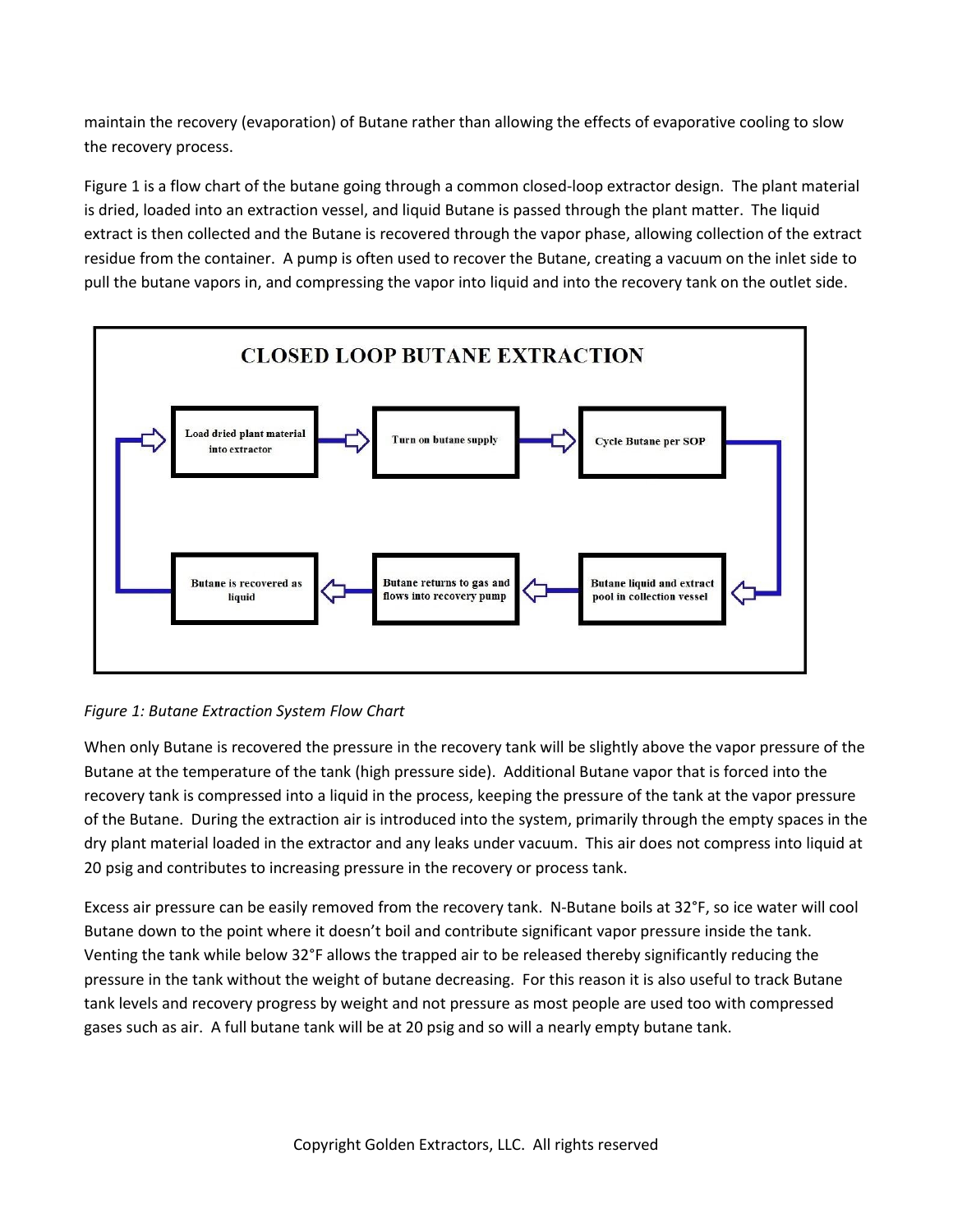Not all closed-loop extractor designs are the same. Some have the butane flow through the plant material while others soak the plant material in the butane during recovery. Beyond those differences there are three main types of closed-loop butane extractors, which can be classified as described below:

**Passive Extractors**- These devices are more a consumer class of extractor rather than a commercial machine. These extractors have no pump, and drive the butane back and forth by a temperature gradient. The source tank is heated and the recovery tank cooled to drive the butane through the plant material. The temperatures are reversed to recover the butane and dry the product. These extractors typically have small capacities given the time to process the butane thermally at reasonable temperatures. Recently heating tapes have shown up on popular models to speed the butane recovery.

**Assisted Extractors**- These extractors approximate the original blasting process, with the extraction being driven by the vapor pressure of the butane alone (20 psig) on the low pressure side. A pump is used to recover the butane on the high pressure side, and a recovery tank is used that is separate from the source tank to prevent the pressure from rising in the extractor over time. These systems can use glass components in the extractor section given the low operating pressures of the n-Butane. Air in the recovery tank must be vented before putting into use as the supply tank to avoid over-pressuring the extractor.

**Powered Extractors**- Closed-loop systems with pump assisted butane recovery, but normally one process butane tank. These extractors are typically made of stainless steel components with pressure ratings above 125 psig. These extractors continually recycle and re-use butane, with the pressure building in the gas cylinder during the process due to entrained air. These pressures are transferred within the single tank to the liquid butane supply outlet, creating higher extraction pressures and more rapid/violent flow through the plant material. This can mean less contact time with the liquid butane if the design does not pool the butane in the plant material. Some of the historically passive extractor models are being upgraded to powered extractors to provide more rapid recovery of the Butane and to shorten process times.

# **Design Considerations:**

Large industrial scale extraction systems that use large quantities of butane must be housed in a building constructed to a "H" high-hazard occupancy code standard. A system at this scale could process hundreds of pounds of plant material per day-well beyond the capacity of almost any legal growing operation today.

In order to meet the needs of the medium-sized business an extraction system capable of processing 5 to 15 pounds of plant material per day is needed in much of today's market. Systems in this size category can be designed to fit within a standard industrial classification building (F) rather than a high-hazard structure. Certainly, factors such as ventilation, sources of ignition, materials of construction, Butane quantities, and personal protective equipment must be considered even in a space with an industrial classification.

Safety starts with code compliance; including proper materials selection, sealed switches, solid state relays, induction motors and fans, and an LEL/solenoid on the gas supply with multiple sensors. Additional features such as high temperature limit controllers and submerged heating elements as used in the LPG industries help to complete the package. Propane use in vehicles has spawned readily available safety equipment, demonstrating that compressed flammable gases can be used safely.